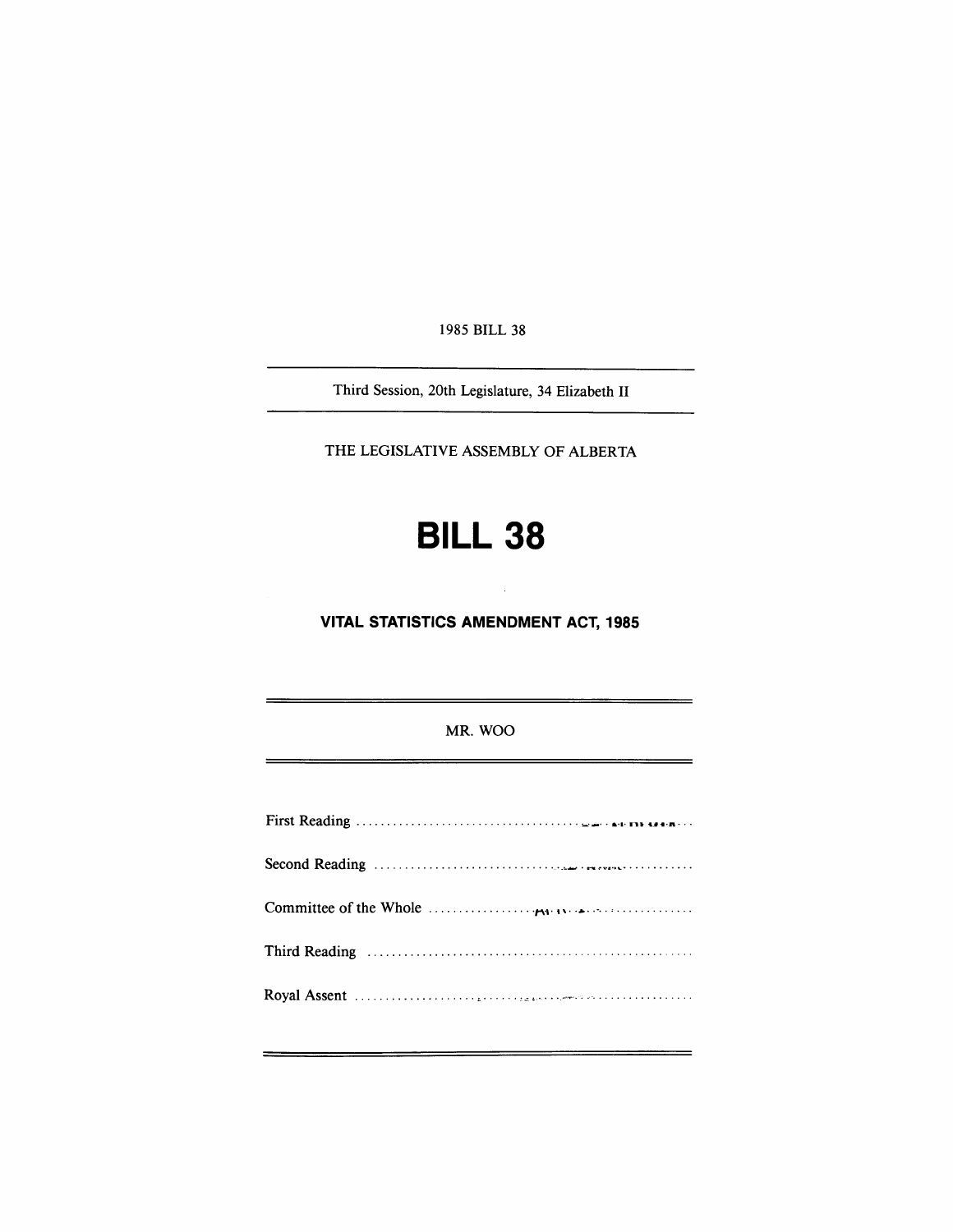*Bill 38 Mr Woo* 

## **BILL 38**

## **1985**

## **VITAL STATISTICS AMENDMENT ACT, 1985**

*(Assented to , 1985)* 

HER MAJESTY, by and with the advice and consent of the Legislative Assembly of Alberta, enacts as follows:

- *1 The Vital Statistics Act is amended by this Act.*
- *2 Section 3(5) to (10) are repealed and the following is substituted:*

(5) Except as provided in subsections (6) and (8), the birth of a child of a married woman shall be registered as follows:

(a) if the husband and mother, according to the statement in subsection (2), use the same surname

(i) showing that surname,

(ii) showing the husband's surname hyphenated or combined with the mother's maiden surname if the husband and mother jointly so request, or

(iii) showing the maiden surname of the mother if the husband and mother jointly so request;

(b) if, according to the statement in subsection (2), the husband and mother use different surnames

(i) showing the surnames of the husband and the mother hyphenated in alphabetical order, or

(ii) if the husband and mother jointly so request, showing

(A) one of their surnames, or

(B) the husband's surname hyphenated or combined with the mother's surname.

(6) Except as provided in subsection (8), when a child is bom to a married woman, if she files with the district registrar a statutory declaration

(a) that at the time of the conception she was living separate and apart from her husband, and

(b) that her husband is not the father of the child.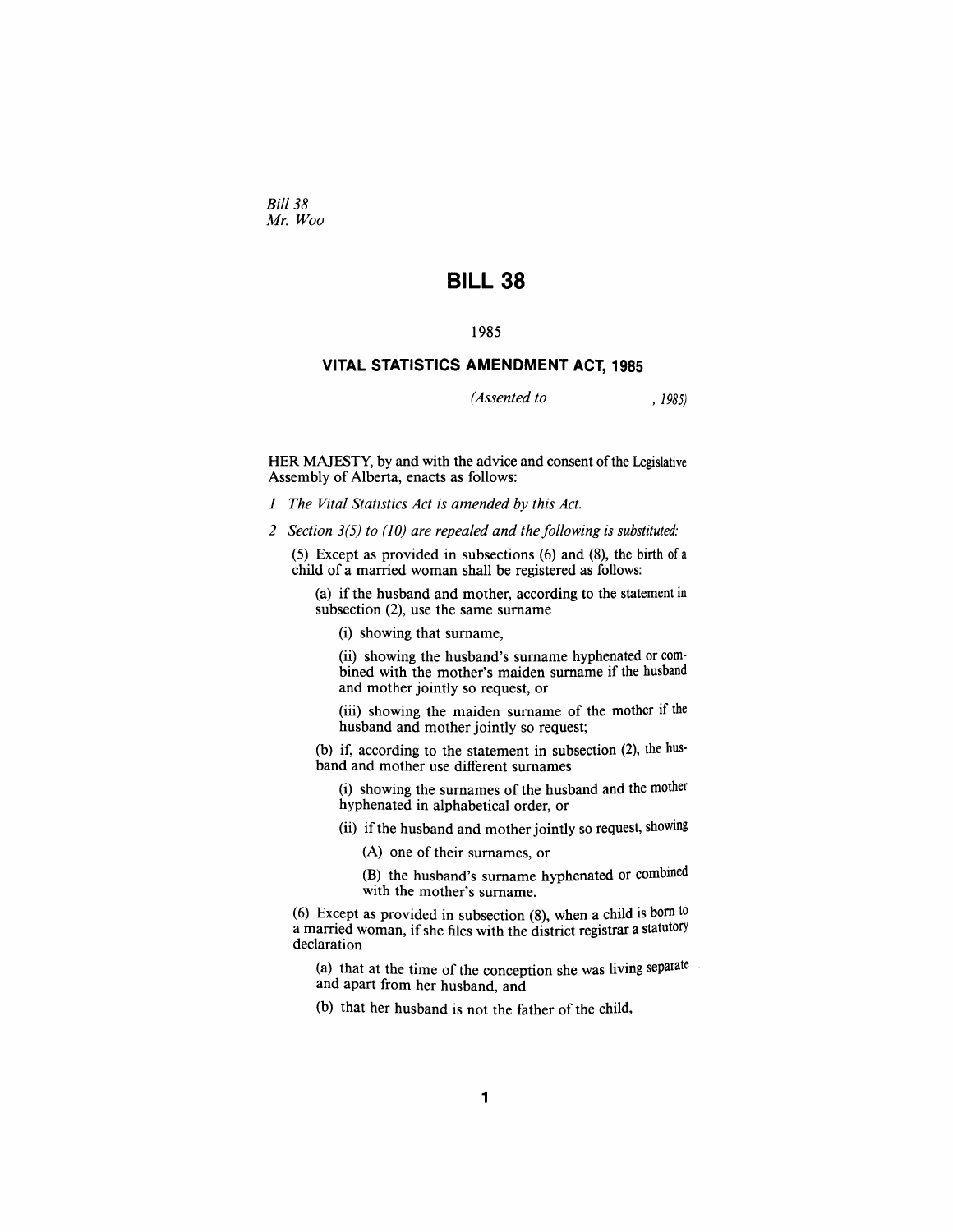#### **Explanatory Notes**

- 1 This Bill will amend chapter Y-4 of the Revised Statutes of Alberta 1980.
- 2 Section 3 presently reads in part:

*(5) Except as provided in subsection (6), the birth of a child of a married woman shall be registered showing the surname of the husband as the surname of the child, and the particulars of the husband shall be given as those of the father of the child.* 

*(6) When a child is born to a married woman, if she files with the district registrar a statutory declaration* 

*(a) that at the time of the conception she was living separate and apart from her husband, and* 

*(b) that her husband is not the father of the child,* 

*no particulars as to the father shall be given in the statement required under subsection (2) unless the mother and a person acknowledging himself to be the father jointly so request in writing, in which case* 

*(c) the particulars of the person so acknowledging may be given as the particulars of the father, or* 

*(d) the birth may be registered showing the surname of the person so acknowledging as the surname of the child,* 

*or both, and, if the request is made after the registration of the birth, the Director may amend the registration in accordance with the request by making the necessary notation thereon.* 

*(7) Except as provided in subsection (8), the registration of the birth of a child of an unmarried woman shall show the surname of the mother as the surname of the child and no particulars as to the father shall be given.* 

*(8) When an unmarried woman who is the mother of a child and a person acknowledging himself to be the father jointly so request in writing,* 

*(a) the particulars of the person so acknowledging may be given as the particulars of the father, or* 

*(b) the birth may be registered showing the surname of the person so acknowledging as the surname of the child*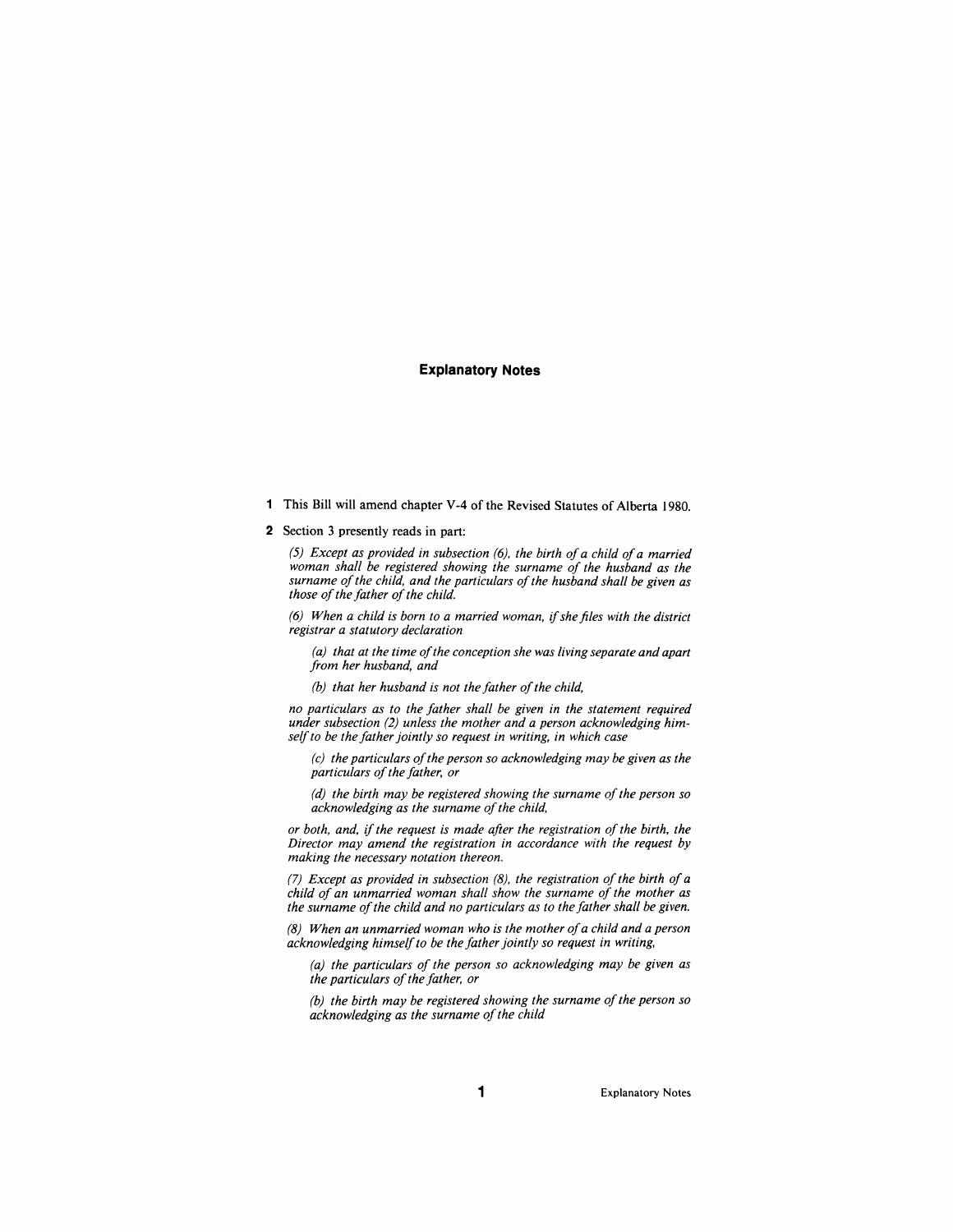the registration of the birth of the child shall show the surname of the mother as the surname of the child and no particulars as to the father shall be given in the statement required under subsection  $(2)$ .

(7) Except as provided in subsection (8), the registration of the birth of a child of an unmarried woman shall show the surname of the mother as the surname of the child and no particulars as to the father shall be given in the statement required under subsection (2).

(8) If a married woman who has made a statutory declaration under subsection (6) or an unmarried woman, as the case may be, and a person acknowledging himself to be the father jointly so request in writing

(a) the particulars of the person so acknowledging may be given as the particulars of the father, or

(b) the birth may be registered if the person so acknowledging and the mother jointly so request, showing

(i) one of their surnames, or

(ii) the surnames of the person so acknowledging hyphenated or combined with the mother's surname

or both clauses (a) and (b).

(9) If a request under subsection (8) is made after the original registration of birth, the Director may amend the registration in accordance with the request by making the necessary notation thereon.

(10) Notwithstanding anything in this section, no sumame shall contain more than 2 surnames combined or hyphenated, and if the husband or person acknowledging, as the case may be, or the mother or both have a hyphenated sumame, only 1 of the names in that sumame shall be used.

(10.1) For the purposes of subsections  $(5)(b)(i)$  and  $(8)(b)(i)$  if subsection (10) applies the one name to be used is the name that alphabetically precedes the other.

(10.2) Where a joint request is required under subsection (5) or (8)(b) and one of the persons is incapable of making the request, the joint request is not required

(a) if that person has died, or

(b) if the Court of Queen's Bench, on application, makes an order that the joint request is not required.

*3 Section 8 is amended* 

*(a) in subsection (2), by striking out* **"and deliver to the funeral**  director":

*(b) in subsection (3), by striking out* **"and shall deliver it to the**  funeral director";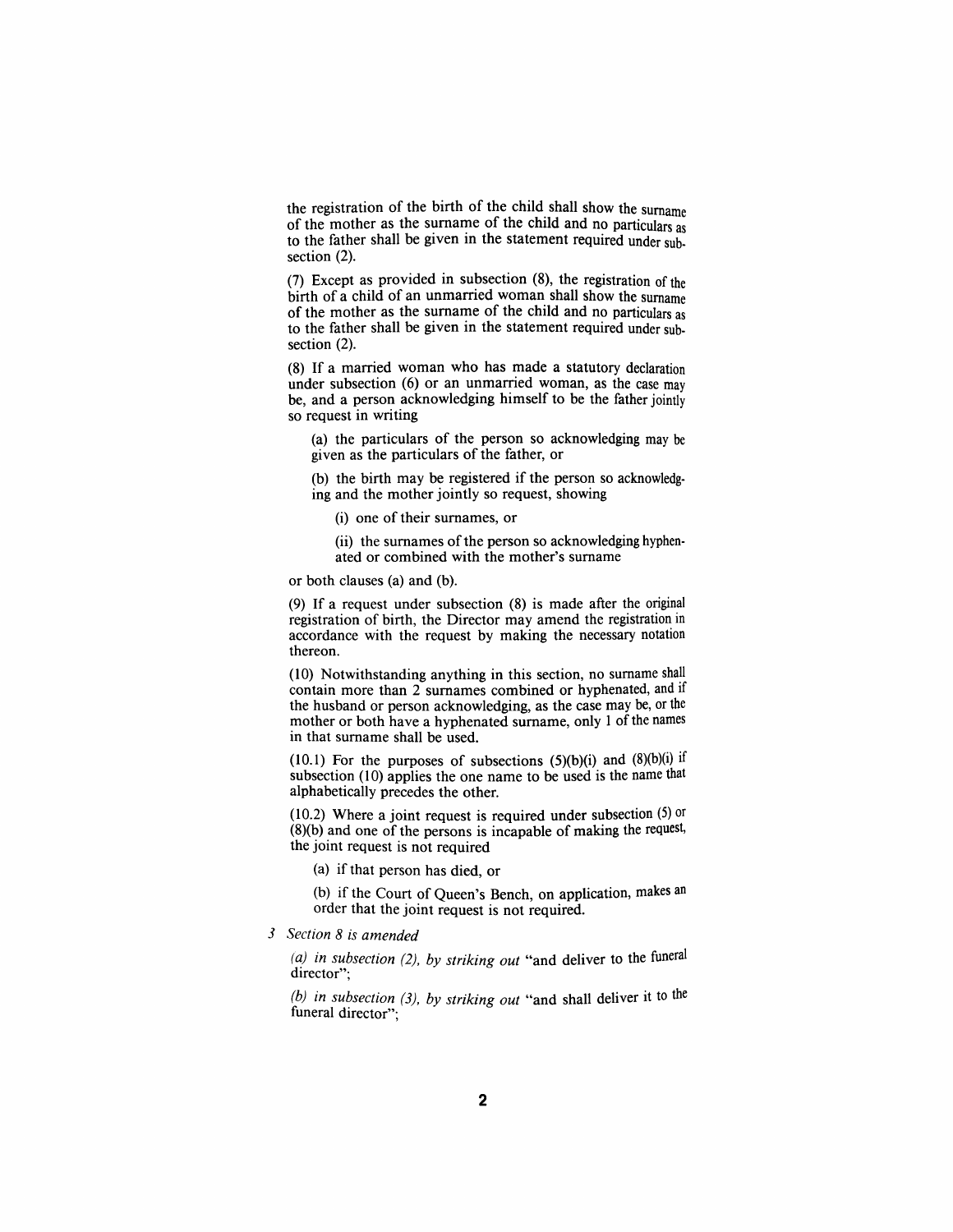*or both and, if the request is made after the registration of the birth, the Director may amend the registration in accordance with the request by making the necessary notation thereon.* 

*(9) Notwitnstanamg anytnmg m this section, the birth of a child may be registered showing* 

*(a) the surname of the husband hyphenated or combined with the surname of the mother, if subsection (5) applies to the registration, or* 

*(b) the surname of the person acknowledging himself to be the father hyphenated or combined with the surname of the mother if subsection (6) or (8) applies to the registration,* 

*on and in accordance with the joint request in writing of the mother and the husband or the person acknowledging, as the case may be.* 

*(10) When a request is made pursuant to subsection (9) after the registration of the birth, the Director may amend the registration in accordance with the request by making the necessary notation thereon.* 

3 Section 8 presently reads:

*8(1) Every stillbirth in Alberta shall be registered as provided herein.* 

*(2) When a stillbirth occurs, the person who would have been responsible*  for the registration thereof as provided in section 3, if it had been a birth, *shall complete and deliver to the funeral director a statement m the prescribed form respecting the stillbirth.*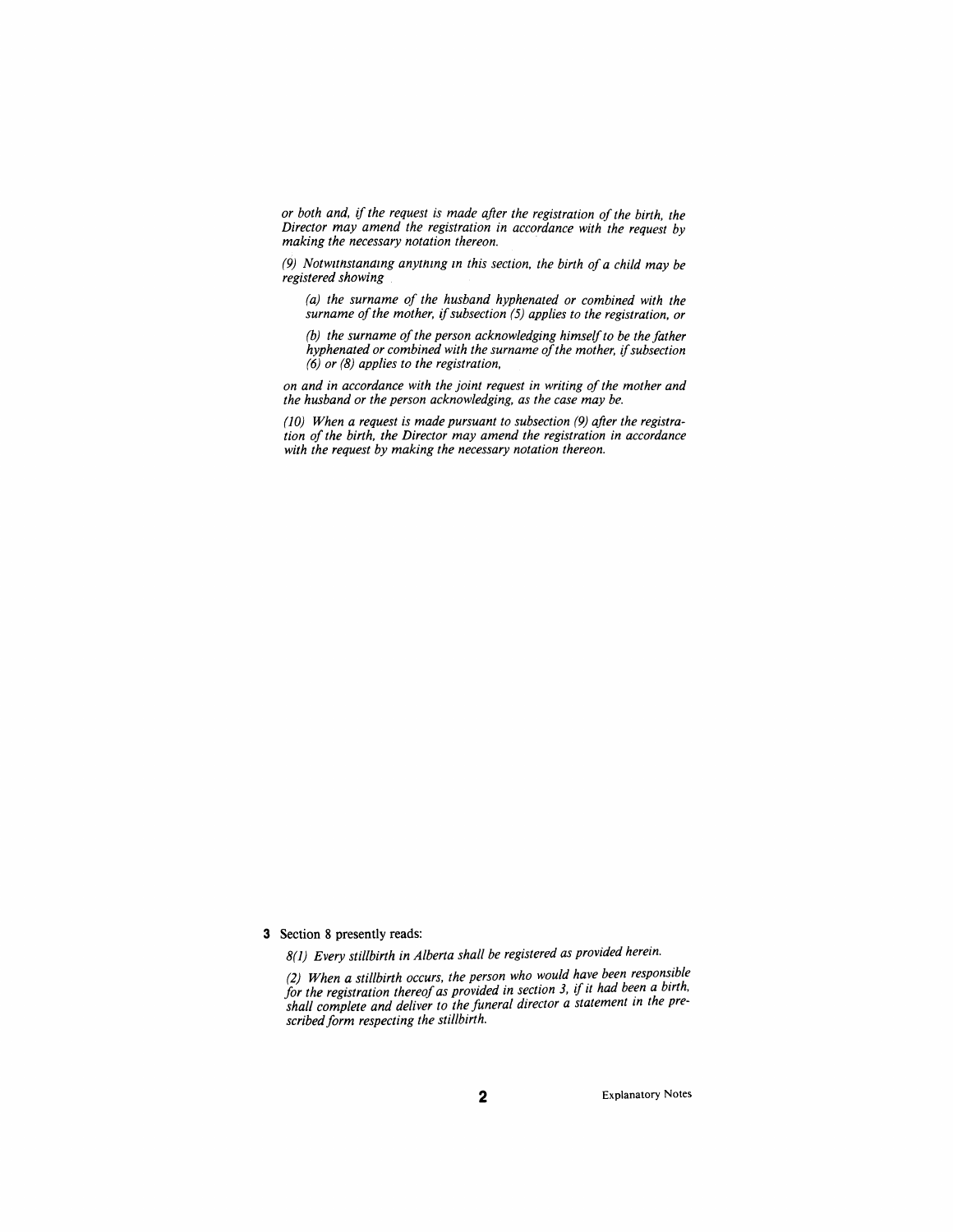## *(c) by repealing subsection (7) and substituting the following:*

(7) On receipt of the registration of a stillbirth and the medical certificate, the district registrar shall forthwith prepare and issue a burial permit to the person requiring it for the purpose of the burial, cremation, removal or other disposition of the body of the stillborn child.

*4 Section 15 is amended* 

*(a) in subsection (2), by striking out* "and shall within 24 hours of signing the medical certificate cause the medical certificate to be delivered to the funeral director in the prescribed manner and a copy of the medical certificate to be sent to the Chief Medical Examiner appointed under the *Fatality Inquiries Act";* 

*(b) by repealing subsection (4)(a).*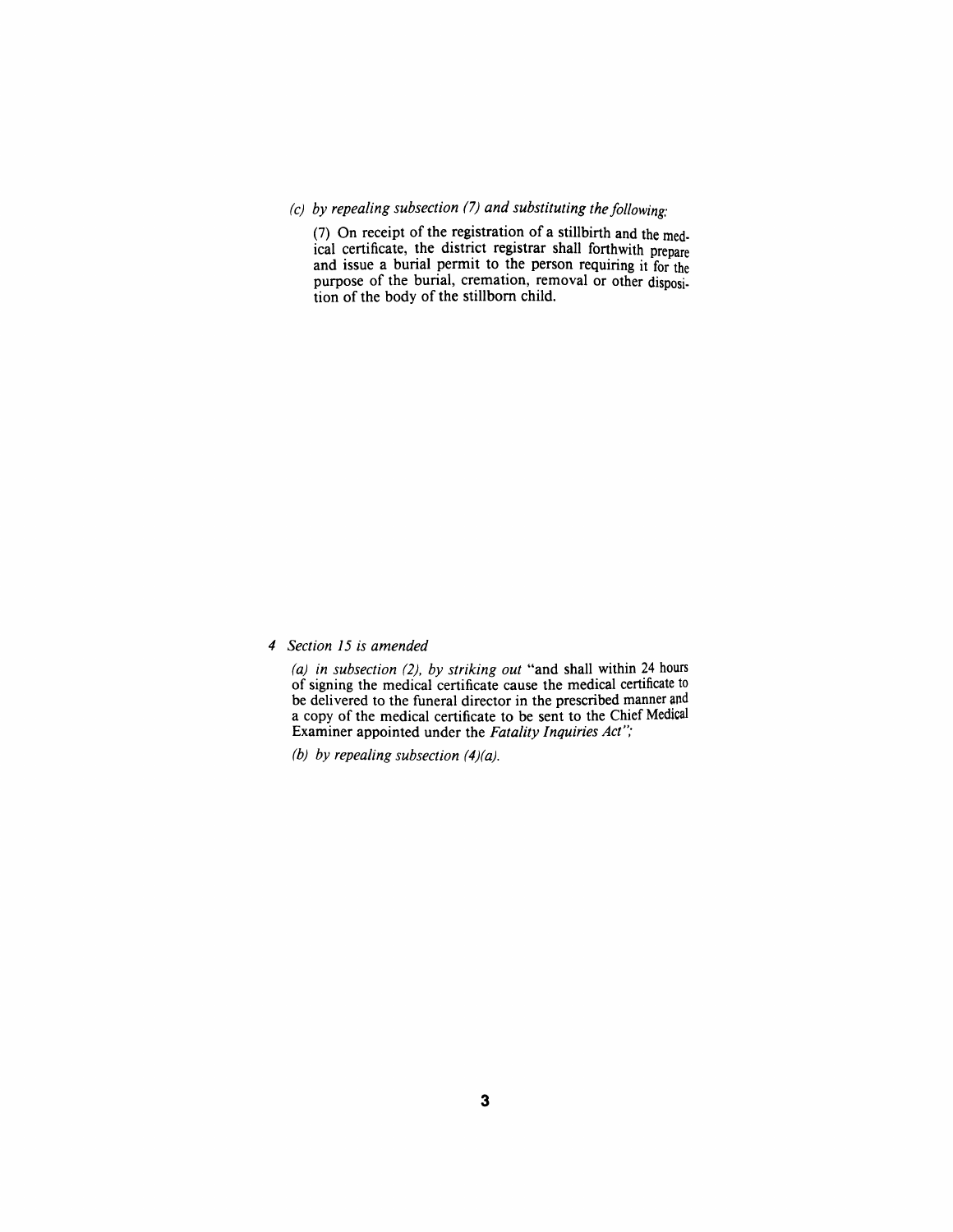*(3) The physician in attendance at a stillbirth, or if there is no physician in attendance, a physician or a medical examiner shall complete the medical certificate included in the prescribed form showing the cause of the stillbirth and shall deliver it to the funeral director.* 

*(4) If a district registrar is satisfied that there was no physician and no medical examiner within a reasonable distance from the place where a stillbirth has occurred and that it is not reasonably practicable to have the medical certificate completed as provided in subsection (3), the district registrar may, in lieu of the medical certificate, prepare and sign a certificate prepared from the statements of relatives of the parents of the stillborn child or of other persons having adequate knowledge of the facts.* 

*(5) On receipt of the statement, the funeral director shall complete the statement setting forth the proposed date and place of burial, cremation or other disposition of the body and shall deliver the statement to the district registrar* 

*(6) On receipt of the statement the district registrar if he is satisfied as to its truth and sufficiency, shall register the stillbirth by signing the statement, and thereupon the statement constitutes the registration of the stillbirth.* 

*(7) On the registration of a stillbirth, the district registrar shall forthwith prepare and deliver to the person requiring them for the purpose of the burial, cremation or other disposition of the body of the stillborn child,* 

- *(a) an acknowledgment that the stillbirth is registered, and*
- *(b) a burial permit.*

*(8) Subject to this section, sections 2 to 4 and sections 14 to 19 apply, with all necessary modifications, to stillbirths.* 

4 Section 15(2) and (4)(a) presently read:

#### *(2) When*

*(a) a physician* 

*(i) has attended the deceased person in relation to his final illness at least once during the 14 days immediately preceding the death,* 

*(ii) is able to certify the medical cause of death with reasonable accuracy, and* 

*(iii) has no reason to believe that the deceased died under circumstances which require the notification of a medical examiner under the Fatality Inquiries Act.* 

*(b) the death was natural and a physician* 

*(i) is able to certify the medical cause of death with reasonable accuracy, and* 

*(ii) has received the consent of a medical examiner to complete and sign the medical certificate of death,* 

*or* 

*(c) a medical examiner conducts an investigation into the death pursuant to the Fatality Inquiries Act.* 

*the physician or the medical examiner as the case may be. shall within 48 hours of the death, complete and sign a medical certificate in the prescribed form stating therein the cause of death according to the International Classification and shall within 24 hours of signing the medical*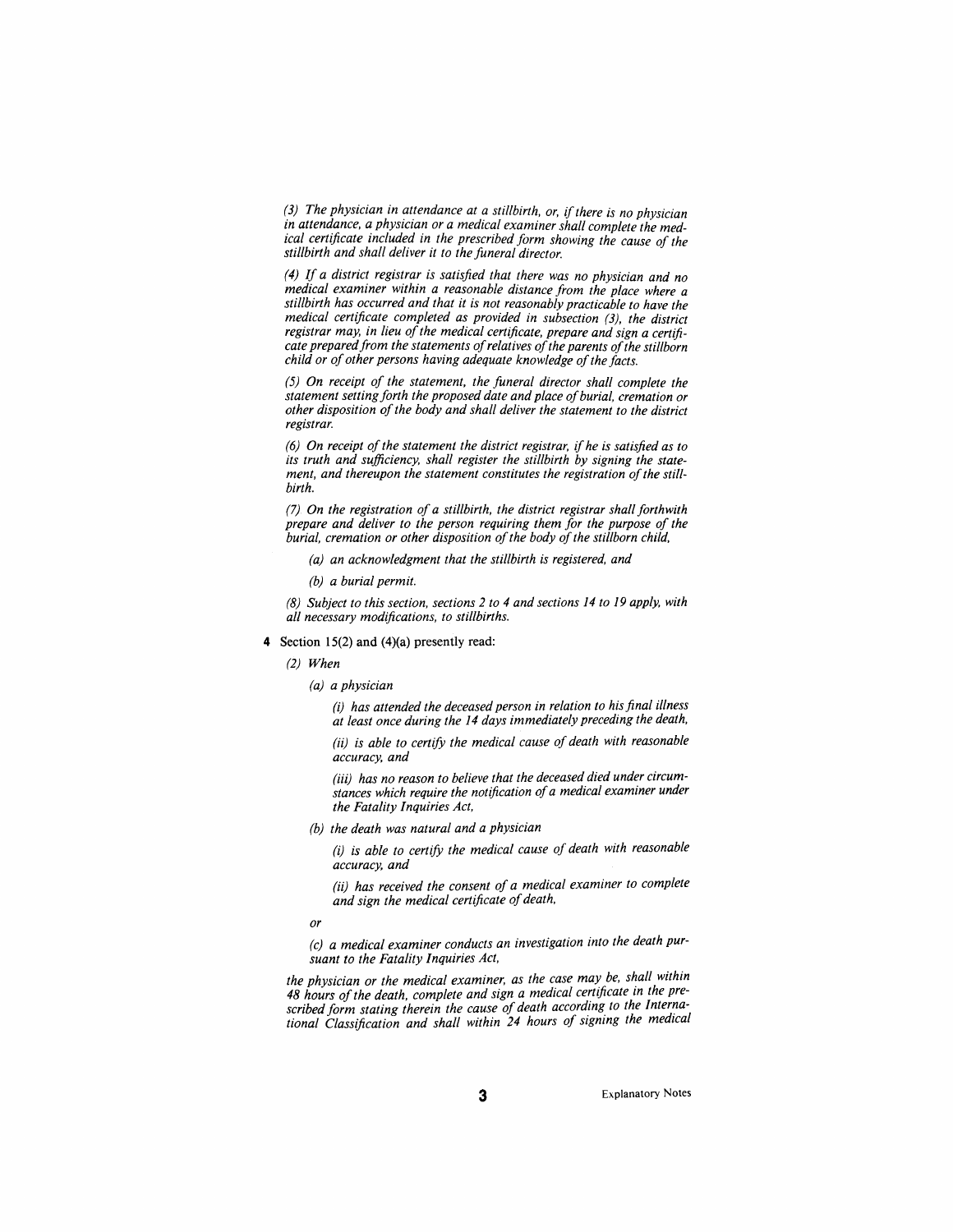*5 Section 16(2) is repealed.* 

## *6 Section 18 is amended*

*(a) by repealing subsections (1), (2) and (3) and substituting the following:* 

18(1) On receipt of the registration of death and a medical certificate of death or interim medical certificate of death, a district registrar shall prepare and issue to the funeral director a burial permit.

(2) No person shall bury, cremate or otherwise dispose of the body of a person who dies in Alberta unless a burial permit in respect of the deceased has been obtained from a district registrar.

(3) When the body of any person is to be removed to a place outside Alberta for burial, cremation or other disposition, the removal shall not take place unless the prescribed copies of the burial permit have been affixed to the outside of the casket or other container.

*(b) by repealing subsections (4)(a) and (6).* 

 $\hat{\boldsymbol{\beta}}$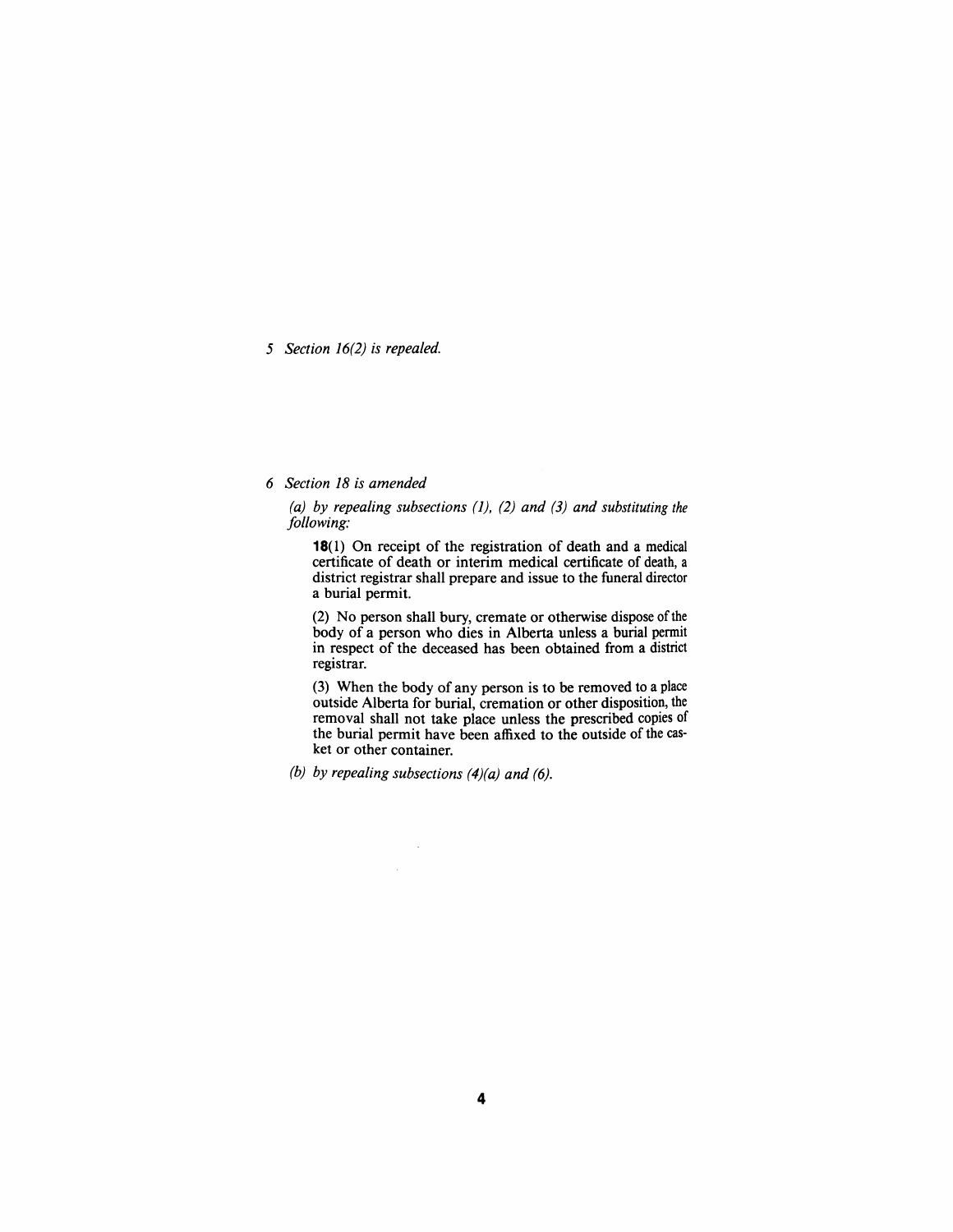*certificate cause the medical certificate to be delivered to the funeral director in the prescribed manner and a copy of the medical certificate to be sent to the Chief Medical Examiner appointed under the Fatality Inquiries Act.* 

*(4) When an interim medical certificate is issued under subsection (3), the physician or the medical examiner as the case may be, shall* 

*(a) forthwith cause the interim medical certificate to be provided to the funeral director in the prescribed manner and* 

#### 5 Section 16(2) presently reads:

*(2) When it is impracticable to deliver the statement respecting a death to the proper district registrar, the statement may be delivered to the nearest district registrar, who shall* 

*(a) register the death by signing the statement and issue an acknowledgment of the registration of the death and a burial permit, and* 

*(b)* forward the registration forthwith to the proper district registrar.

## 6 Section 18 presently reads:

*18(1) On the registration of a death under section 16(1). the district registrar shall prepare and issue to the funeral director* 

- *(a) an acknowledgment that the death is registered, and*
- *(b) a burial permit.*
- *(2) No person shall*

*(a) bury or otherwise dispose of the body of a person who dies in Alberta, or* 

*(b) remove it from the registration district in which the death occurred or the body was found, except with the approval of the district registrar or temporarily for the purpose of preparing the body for burial,* 

*unless the death is registered as provided herein, and an acknowledgment of the registration of the death and a burial permit has been obtained from the district registrar* 

*(3) When the body of any person is to be removed by a common carrier to the place of burial or other disposition, the removal shall not take place unless the prescribed copies of the burial permit have been affixed to the outside of the casket.* 

(4) The funeral director, at the place of burial or other disposition, shall

*(a) remove any copies of the burial permit affixed to the outside of the casket,* 

*(b) deliver the prescribed copy of the burial permit to the person conducting the funeral or religious service, and* 

*(c) deliver the prescribed copy of the burial permit to the cemetery owner* 

*(5) When a death occurs outside Alberta and the burial or other disposition of the body is to take place in Alberta, a burial permit or any other document that is prescribed under the law of Alberta or country in which death occurs, signed by the district registrar or other proper officer and countersigned by a medical examiner is sufficient authority for the burial or other disposition of the body.* 

*(6) Subsections (2) and (3) do not apply to the removal of the body of any person for the purposes of the Fatality Inquiries Act.*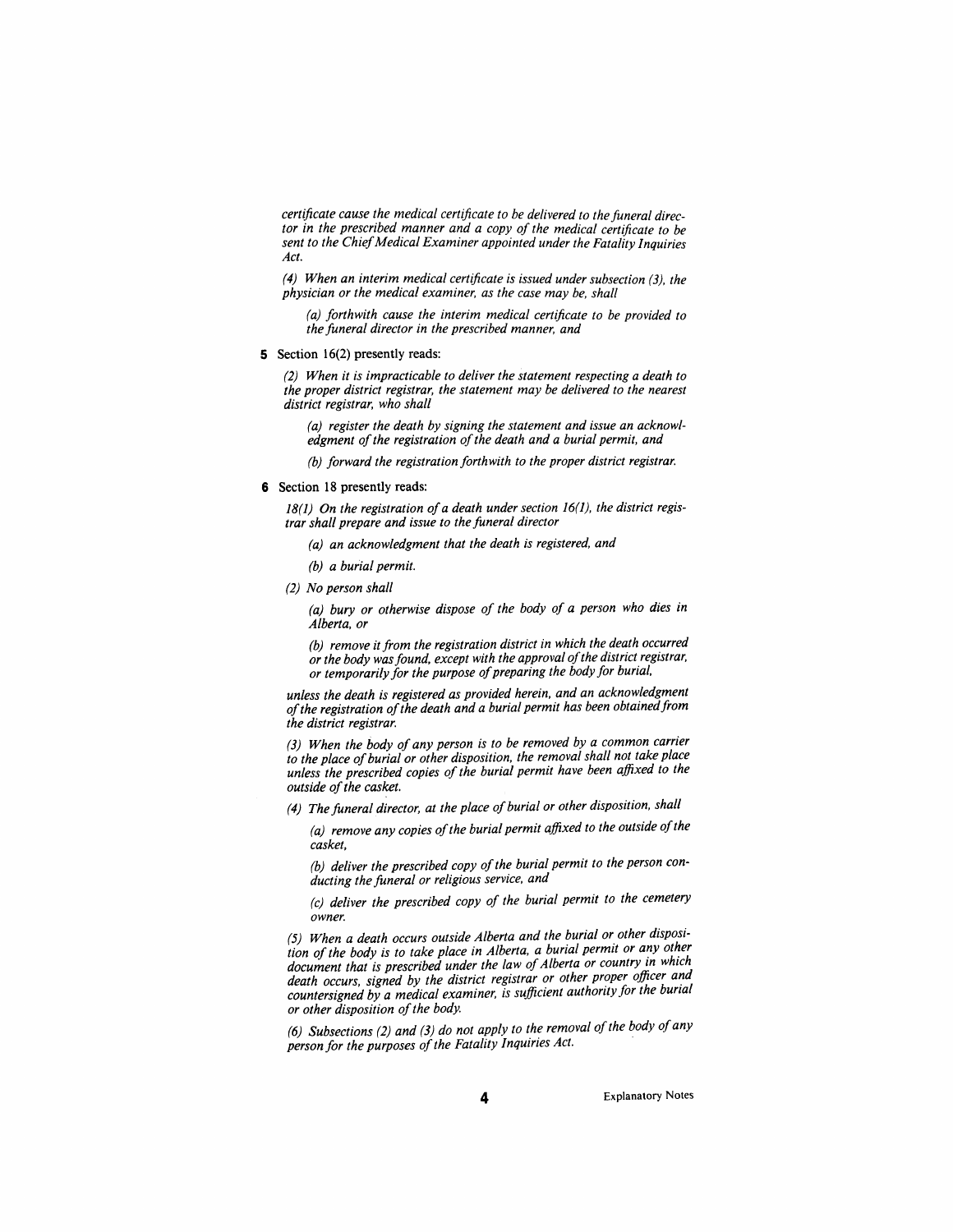7 *The heading preceding section 24 is amended by striking out*  **"Corrections or".** 

*8 Section 30 is repealed.* 

*9 Section 32 is amended* 

*(a) in subsection (2), by adding the following after clause (a):* 

(a.l) to the person to whom the registration applies, if he is an adult,

(a.2) to a person who is shown on the registration as the mother or father of the person in respect of whom the registration applies,

*(b) by adding the following after subsection (7):* 

(7.1) Notwithstanding subsections (2), (4), (6) and (7), a certified copy, photographic print or certificate, as the case may be, of the registration may be issued to any person if

(a) in the case of subsection (2), 100 years has elapsed since the date of the birth,

(b) in the case of subsection (4), 75 years has elapsed since the date of the marriage, and

(c) in the case of subsections (6) and (7), 50 years has elapsed since the date of the death or stillbirth, as the case may be.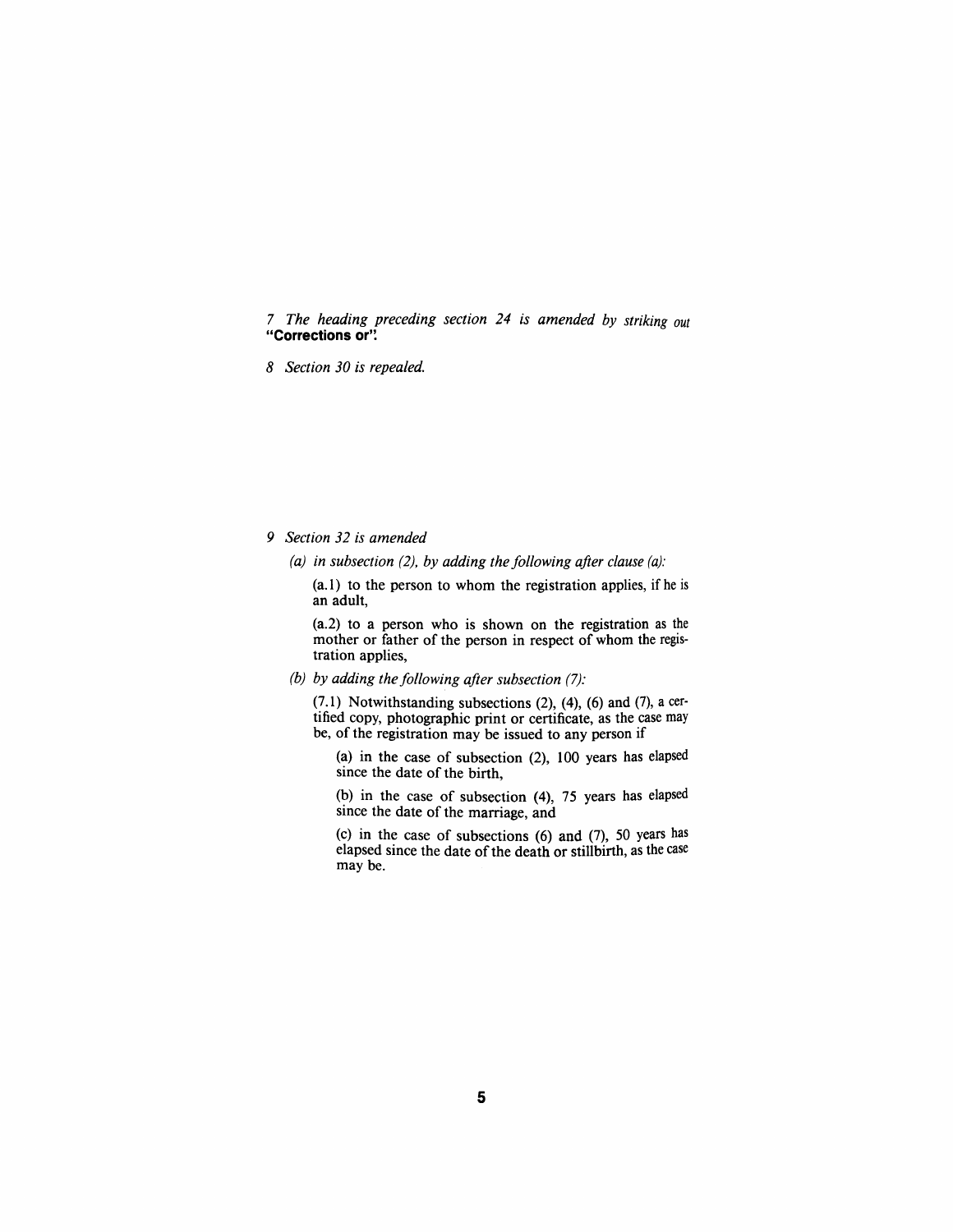*(7) Notwithstanding subsections (1) and (3),* 

*(a) the district registrar may issue a burial permit if an interim medical certiftcate has been issued pursuant to section 15(5), and* 

*(b) when the district registrar issues a burial permit under clause (a). the body may be buried or otherwise disposed of even though the registration of death has not been completed.* 

7 The heading presently reads:

*Corrections or Errors in Registrations* 

- 8 Section 30 presently reads:
	- *30 The Director shall as soon as possible*

*(a) give notice to the Director of Maintenance and Recovery of the birth of a child out of wedlock that is registered in his office.* 

*(b) give notice of the birth of a child that has been registered in that manner that suggests that the parents were at the time of registration unmarried or unknown, and* 

*(c) furnish to the Director of Maintenance and Recovery any particulars as to the birth of the child that he requires.* 

9 Section 32 presently reads:

*32(1) Any person, on applying, furnishing information satisfactory to the Director and paying the prescribed fee, may. if the Director is satisfied that it is not to be used for any unlawful or improper purpose, obtain a certificate in the prescribed form in respect of the registration of the birth of any person, and the certificate shall contain at least the following particulars of the registration:* 

- *(a) the name of the person;*
- *(b) the date of birth;*
- *(c) the place of birth;*
- *(d) the sex of the person;*
- *(e) the date of registration;*
- *(f) the serial number of the registration.*

*(2) A certified copy or photographic print of the registration of a birth or of an extract from it may be issued only* 

*(a) to a person who requires it to comply with the Child Welfare Act or Part 2 of the Maintenance and Recovery Act,* 

*(b) to an officer of the Crown in right of Alberta who requires it for use in the discharge of his official duties, or* 

*(c) to a person on the authority in writing of the Minister or on the order of a judge of a court,* 

*and only on application in the prescribed form and payment of the prescribed fee.* 

*(3) Any person, on applying, furnishing information satisfactory to the Director and paying the prescribed fee. may. if the Director is satisfied that it is not to be used for an unlawful or improper purpose, obtain a certificate in the prescribed form in respect of the registration of a marriage, and the certificate shall contain at least the following particulars of the registration:* 

*(a) the names of the parties to the marriage;* 

Explanatory Notes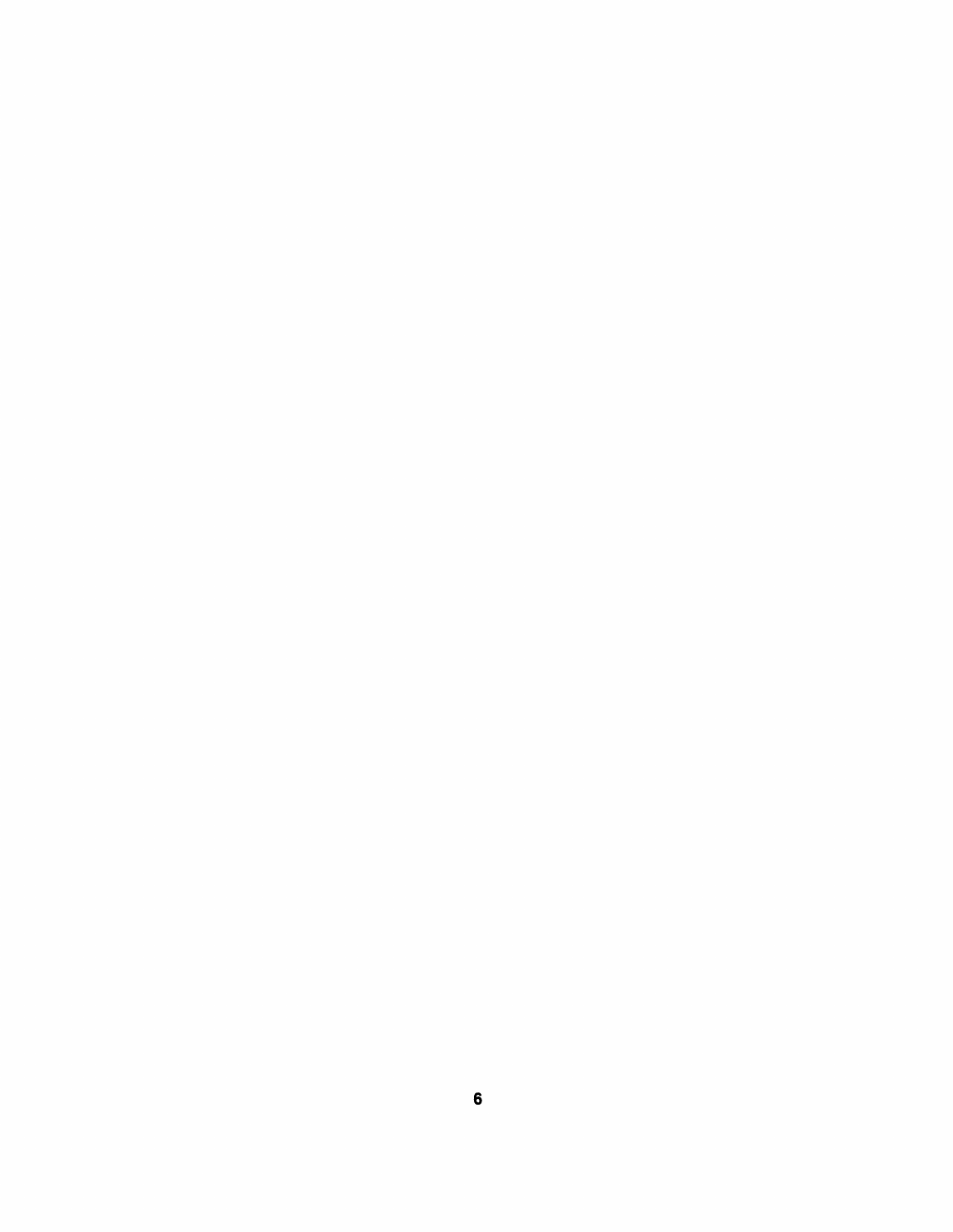- *(b) the date of the marriage;*
- *(c) the place at which the marriage was solemnized;*
- *(d) the date of registration;*
- *(e) the serial number of the registration.*

*(4) A certified copy or photographic print of the registration of a marriage may be issued only* 

- *(a) to a party to the marriage,*
- *(b) to the legal representative of a party to the marriage,*
- *(c) to a person on the authority in writing of the Minister or*
- *(d) to a person on the order of a judge of a court,*

*and only on application in the prescribed form and payment of the pre*scribed fee.

*(5) Any person, on applying, furnishing information satisfactory to the Director and paying the prescribed fee, may if the Director is satisfied that it is not to be used for an unlawful or improper purpose and subject to subsection (6), obtain a certificate in the prescribed form in respect of the registration of a death.* 

*(6) No certificate issued in respect of the registration of a death shall be issued in a manner that discloses the cause of death as certified on the medical certificate, except* 

*(a) to any aduh next of kin, as defined in the Fatality Inquiries Act, of the deceased,* 

- *(b) on the authority in writing of the Minister, or*
- *(c) on the order of a judge of a court.*

*(7) A certified copy or photographic print of the registration of a death or stillbirth may be issued only* 

- *(a) to a person on the authority in writing of the Minister,*
- *(b) to a person on the order of a judge of a court, or*

*(c) to a person who satisfies the Director that he requires it to accompany an application to disinter a body made under this Act,* 

*and only on application in the prescribed form and payment of the pre*scribed fee.

*(8) Any person, on applying in the prescribed form and paying the prescribed fee, may, with the approval of the Director and subject to the same limitations as those respecting certified copies and photographic prints set out in subsections (2), (4) and (7), obtain a certificate in the prescribed*  form in respect of the record of a baptism, marriage or burial filed under *section 20.* 

*(9) In respect of the issuance of the certificates, certified copies and photographic prints, or any of them, mentioned in subsections (2). (4). (6), (7) and (8), the Minister may in writing dispense with the authority required from him by those subsections or may so dispense with that authority in cases and circumstances specified by him.* 

*(10) No certificate, certified copy or photographic print shall be issued under this Act in respect of the registration of an adoption or change of name.*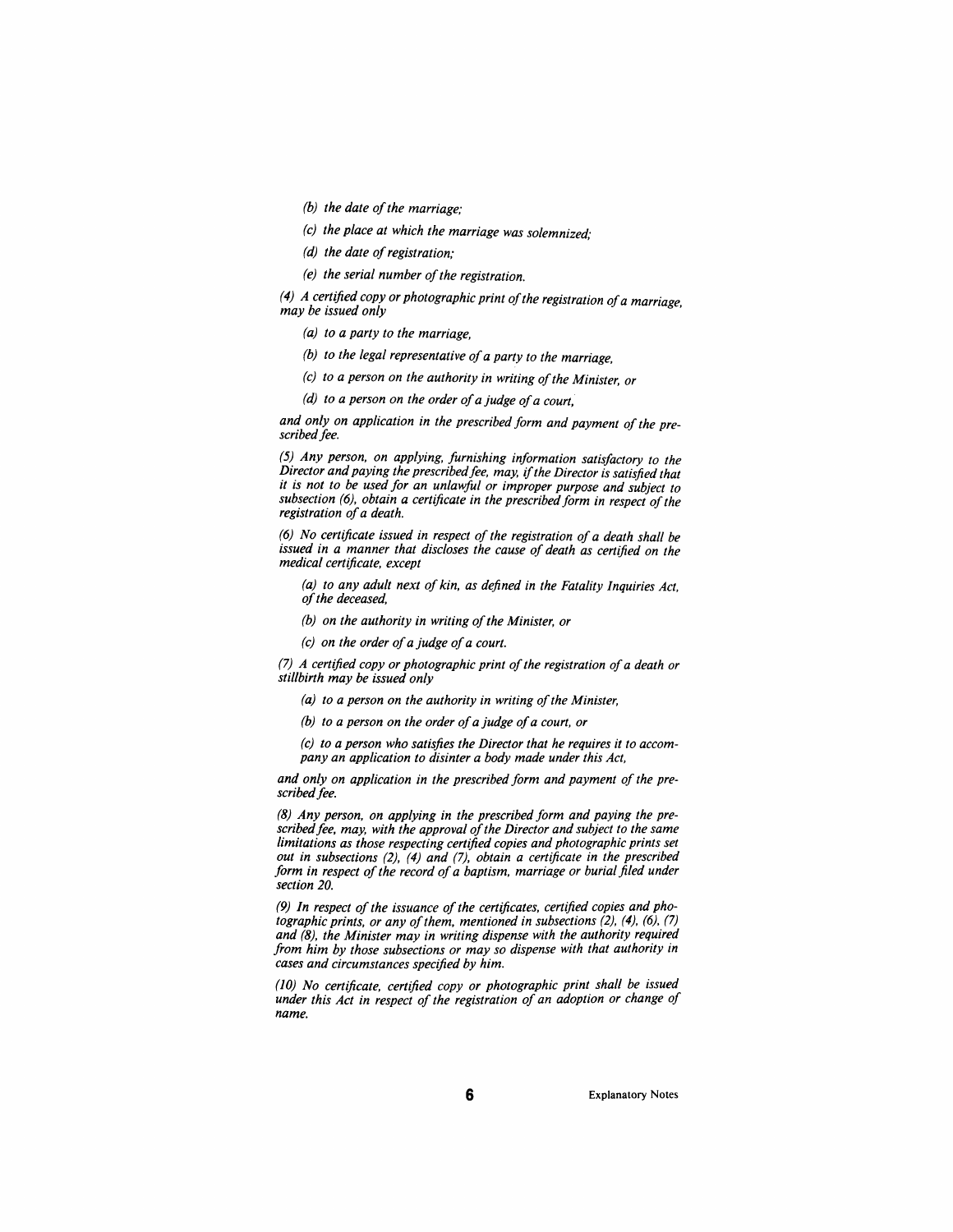*10 Section 40 is amended* 

*(a) by repealing subsection (2);* 

*(b) in subsection (3) by striking out* "\$200" *and substituting*  "\$1000".

*11 Section 43(1) is amended by striking out* "\$50" *and substituting*  "\$500".

*12 Section 44(2) is repealed.* 

*13 Section 45 is repealed.* 

*14 Section 46(1) is repealed and the following is substituted:* 

46(1) Subject to subsection (2) and any other Act, a person who removes the body of a deceased person from Alberta without the prescribed burial permit is guilty of an offence and liable to a fine not exceeding \$1000.

75 *Section 47 is amended by striking out* "\$100" *and substituting*  "\$500".

### *16 Section 49 is amended*

*(a) by striking out* "Lieutenant Govemor in Council" *and substituting* "Minister";

- *(b) by repealing clauses (e), (f) and (g);*
- *(c) by repealing clause (h) and substituting the following:*

(h) respecting the imposition of fees and prescribing the amount of the fees for anything done or permitted to be done under this Act or the regulations;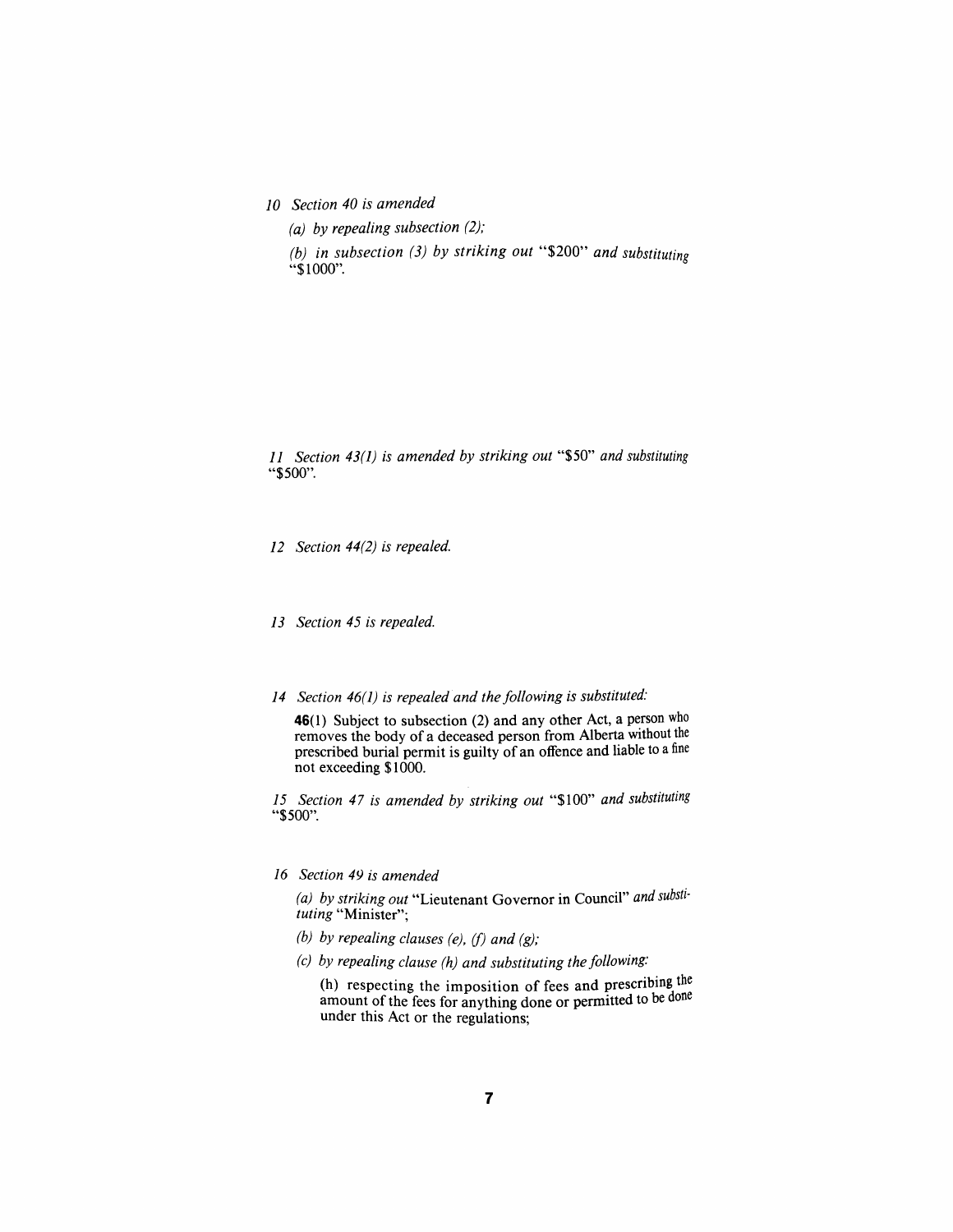#### 10 Section 40 presently reads:

40(1) No district registrar, no deputy district registrar and no person em*ployed in the service of Her Majesty shall communicate or allow to be communicated to any person not entitled thereto any information obtained under this Act. or allow any person not entitled thereto to inspect or have access to any records containing information obtained under this Act.* 

*(2) Nothing in subsection (1) prohibits* 

*(a) the compilation, furnishing or publishing of statistical data that does not disclose specific information with respect to any particular person, or* 

*(b) a person having access to records relating to his family members for the purposes of genealogical research.* 

*(3) A person who contravenes this section is guilty of an offence and liable to a fine not exceeding \$200.* 

11 Section 43(1) presently reads:

*43(1) A person who fails to give any notice, or to furnish any statement, certificate or particulars required pursuant to this Act, within the time limited by this Act, is guilty of an offence and liable to a fine not exceeding \$50.* 

12 Section 44(2) presently reads:

*(2) A district registrar accepting any fee. other than those provided by this*  Act or the regulations, is guilty of an offence and liable to a fine of not *more than \$50.* 

13 Section 45 presently reads:

*45 A person who wilfully removes, defaces or destroys a public notice relating to the registration of births, stillbirths, marriages or deaths is guilty of an offence and liable to a fine not exceeding \$10.* 

14 Section 46(1) presently reads:

*46(1) Subject to subsection (2) and any other Act, a common carrier transporting or carrying, or accepting through its agents or employees for transportation or carriage, the body of a deceased person without the prescribed burial permit issued under this Act. is guilty of an offence and liable to a fine not exceeding \$200.* 

15 Section 47 presently reads:

*47 A person who contravenes any provision ofthis Act or the regulations, for which contravention no penalty is otherwise provided, is guilty of an offence and liable to a fine not exceeding \$100.* 

- **16** Section 49(e),  $(f)$ ,  $(g)$ ,  $(h)$  presently read:
	- *49 The Lieutenant Governor in Council may make regulations*

*(e) designating the persons who may have access to or may be given*  copies of or information from the records in the office of the Director, *or of a district registrar and prescribing an oath of secrecy to be taken by those persons;* 

*(f) prescribing the manner in which medical certificates and interim medical certificates are to be provided to funeral directors;* 

*(g) for the registration of births, marriages, deaths, stillbirths, adoptions or changes of name in cases not otherwise provided for in this Act;* 

Explanatory Notes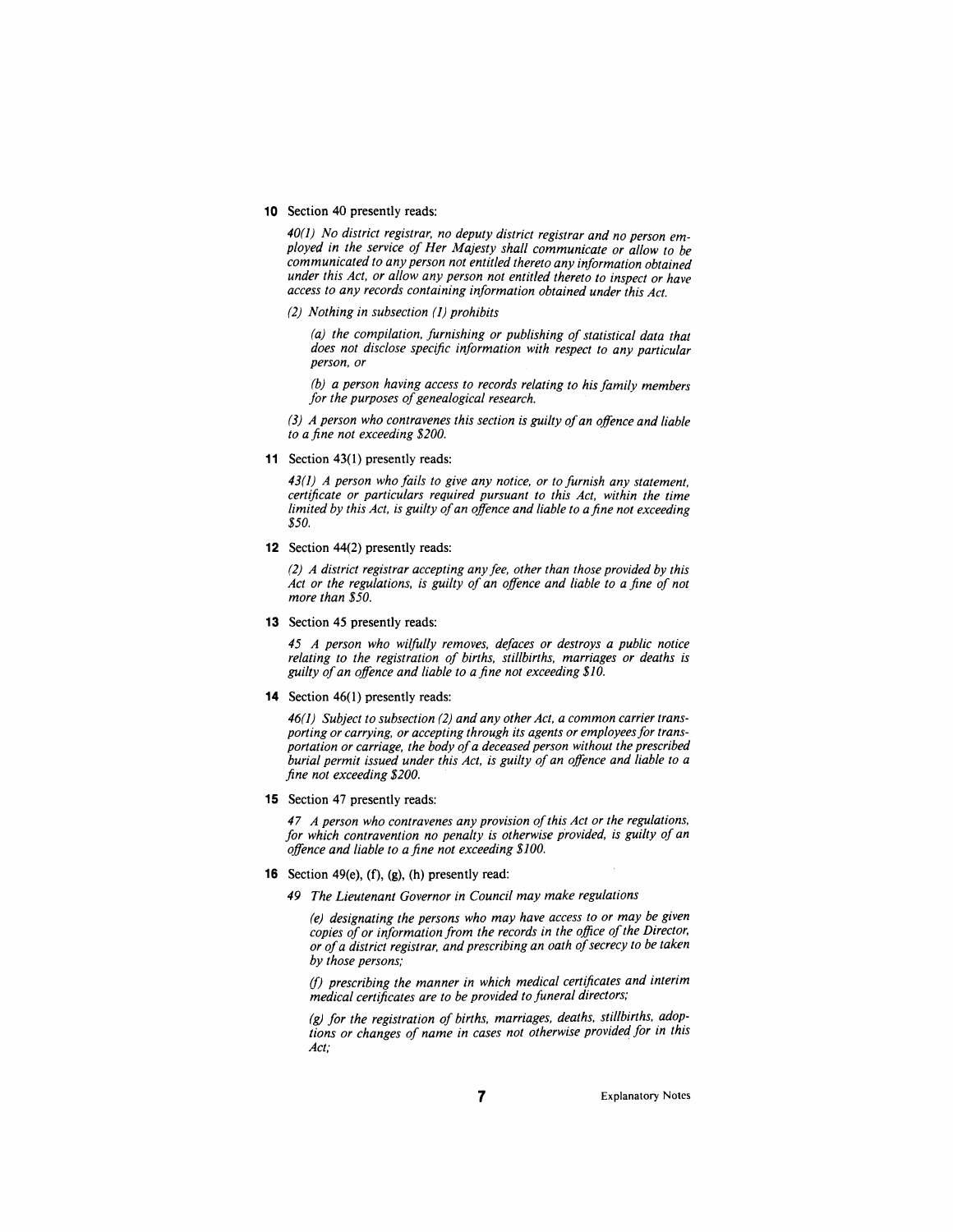(h. 1) providing for the exemption from or waiver of payment of any fees imposed under this Act or the regulations;

(h.2) respecting the completion, distribution and retention of medical certificates and interim medical certificates;

*(d) by adding the following after clause (m):* 

 $(m.1)$  respecting forms for the purposes of this Act and the regulations;

- *17 Section 50 is repealed and the following is substituted:* 
	- 50 The Lieutenant Govemor in Council may make regulations

(a) subject to section 10(3), respecting the persons to whom access to or copies of information from records in the office of the Director or of a district registrar may be given, and prescribing an oath of secrecy to be taken by those persons;

(b) respecting the registration of births, marriages, deaths, stillbirths, adoptions or changes of name in cases not otherwise provided for in this Act.

*18 Section 2 comes into force on September 1, 1985.* 

*In accordance with section 4(1) of the Interpretation Act, this Bill, except section 2, comes into force on the date it receives Royal Assent.*